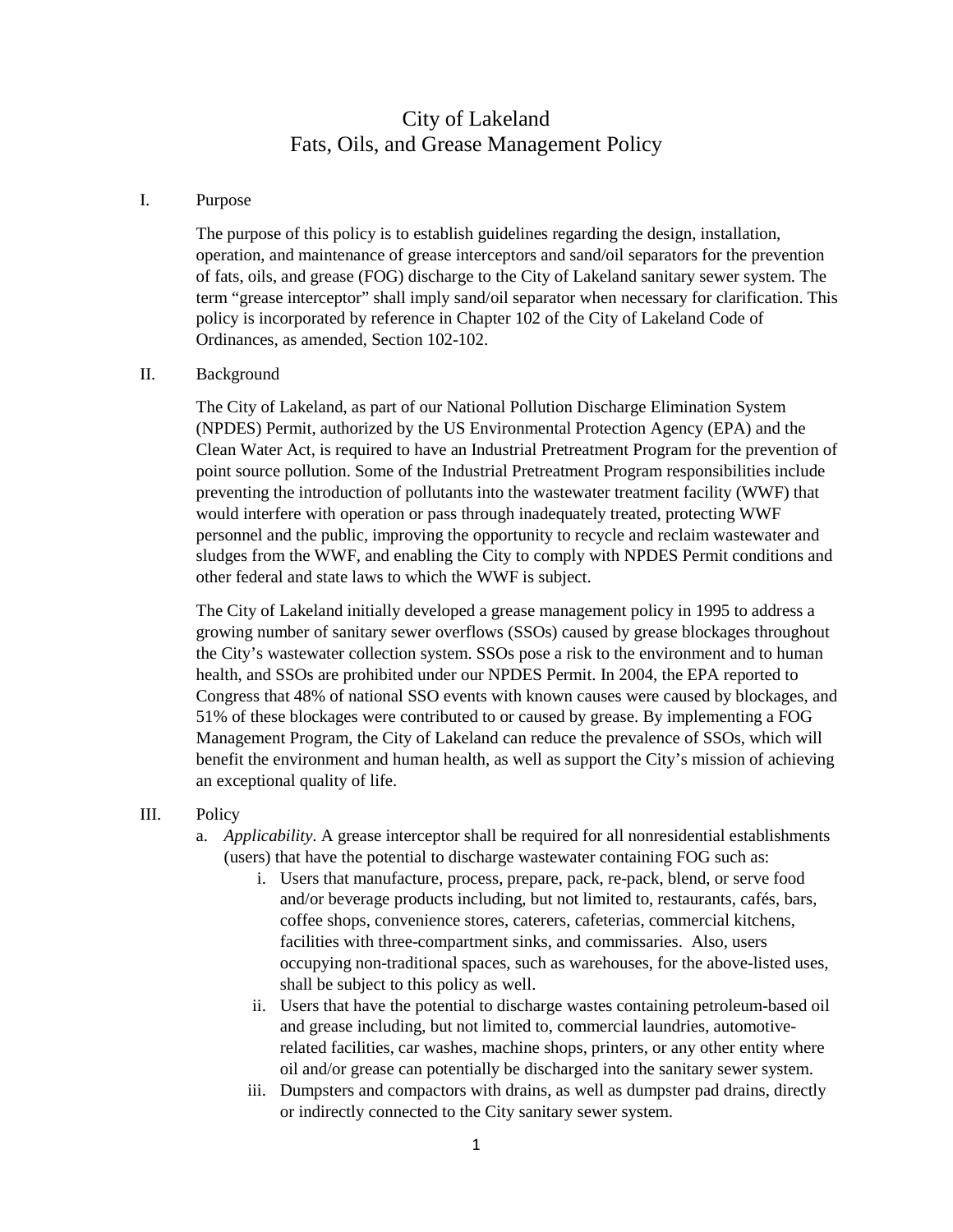- iv. Other users, as deemed appropriate by the FOG Management Program, for the proper handling of wastewater containing FOG surpassing established limits.
- b. *Installation and Design Requirements.* Grease interceptors shall be designed to comply with State of Florida Plumbing Code, City of Lakeland requirements, Polk County Health Department requirements, as well as any other governing authority. To determine the appropriate size, an engineer of record in the State of Florida and/or the manufacturer of the interceptor selected shall be consulted. The interceptor shall be sized to be both operational and functional for the intended use such as to allow compliance with all parts of this policy. Grease interceptors shall not take flow from roof drains, storm water, site runoff, or domestic wastewater. The following guidance shall also apply:
	- i. All new site developments and/or sites undergoing interior renovations shall be required to install an external grease interceptor such as a gravity grease interceptor sized to comply with above. A monitoring manhole shall be provided for sampling and/or inspections. Refer to Wastewater Standard Detail No. WWS-005A for grease interceptor and monitoring manhole configurations.
	- ii. Sites undergoing interior renovations with external space constraints which will not support the installation of an external grease interceptor may install an alternative grease interceptor internal to the facility upon written approval from the City of Lakeland Water Utilities Department. This includes alternatives such as hydro-mechanical grease interceptors and automatic grease removal devices. Users with interior grease interceptors should become familiar with the health hazards associated with these devices.
- c. *Registration with City of Lakeland FOG Management Program.* The City of Lakeland requires all nonresidential establishments with the potential to discharge FOG, identified by Section III. a., to register with the City's FOG Management Program. The registration form is attached to this policy. For instructions, please contact:

**City of Lakeland FOG Management Program** 1825 Glendale Street Lakeland, FL 33803 (863) 834-8277 [FOGManagementProgram@lakelandgov.net](mailto:FOGManagementProgram@lakelandgov.net)

- d. *Maintenance.* Grease interceptors shall be maintained in good operating condition at all times and shall not allow discharge which exceeds local limits or any requirement set forth in Chapter 102 of the City of Lakeland Code of Ordinances, as amended. The following maintenance requirements are set forth by the City of Lakeland and are subject to enforcement as described in Section IV of this policy:
	- i. Grease Interceptors/Oil Separators External to Facility
		- 1. Pumping Frequency Grease interceptors shall be pumped out completely and cleaned at a minimum frequency of once every 90 days or more frequently, as necessary, to comply with the 25% Rule described below.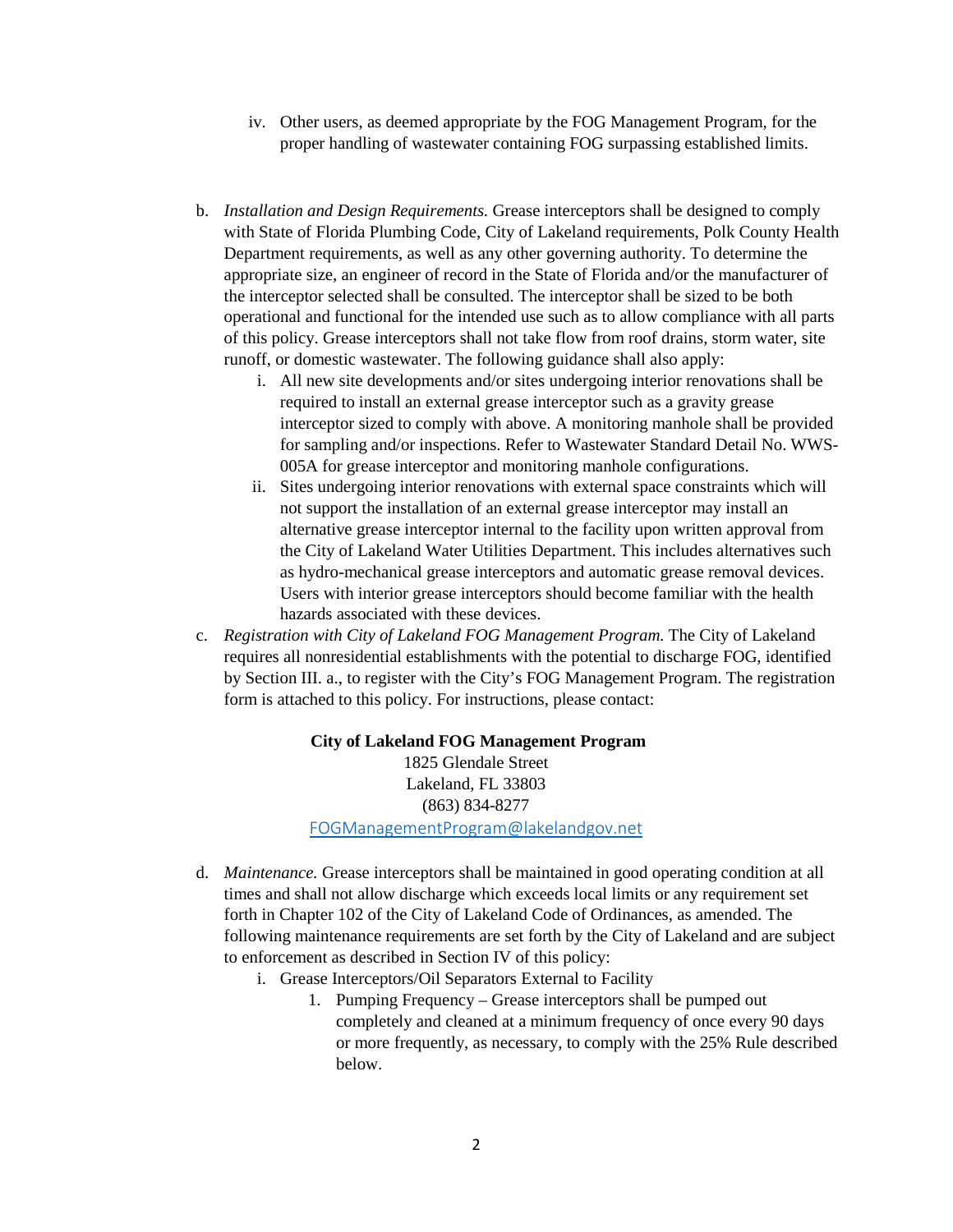- 2. 25% Rule Grease interceptors shall be cleaned at appropriate intervals to ensure that the depth of grease and solids does not exceed 25% of the total operating depth of the grease interceptor.
- 3. Pumping and Cleaning Requirements
	- a. Pumping and cleaning of grease interceptors shall only be performed by a licensed hauler.
	- b. The complete removal of all grease interceptor contents is required, and the return of any of these contents to the interceptor is prohibited. Cleaning shall include scraping of excess grease and solids from walls, floor, baffles, and pipes.
	- c. Detailed records shall be maintained indicating the date the interceptor was cleaned; the name, license number, and phone number of the hauler; and the manifests which confirm pumping, hauling, and disposal of waste material. User shall keep these detailed records onsite for three years and make them available for review by the City FOG Management Program.
	- d. Self-reported maintenance compliance User shall send copies of hauler manifests within 10 business days of the maintenance activity to the City FOG Management Program via electronic mail to [FOGManagementProgram@lakelandgov.net.](mailto:FOGManagementProgram@lakelandgov.net) Contracted hauler may send manifests on behalf of the user; however, it is the user's responsibility to ensure compliance.
- ii. Alternative Grease Interceptors Internal to Facility
	- 1. Alternative grease interceptors shall be cleaned at a minimum frequency of once every 30 days or more frequently, as necessary, to comply with the 25% Rule described above.
	- 2. Cleaning Requirements
		- a. The complete removal of all device contents is required, and the return of any of these contents to the device is prohibited. Cleaning shall include scraping of excess grease and solids from walls, floor, baffles, and pipes.
		- b. A detailed record or logbook shall be maintained indicating the date the device was cleaned; the name of employee or details of licensed hauler; and any manifests or receipts for such services, if applicable. User shall keep these detailed records onsite for three years and make them available for review by the City FOG Management Program.
		- c. Self-reported maintenance compliance User shall send copies of maintenance logbook or hauler manifests within 10 business days of the maintenance activity to the City FOG Management Program via electronic mail to

[FOGManagementProgram@lakelandgov.net.](mailto:FOGManagementProgram@lakelandgov.net) Contracted hauler may send manifests on behalf of the user; however, it is the user's responsibility to ensure compliance.

- iii. Prohibited Chemicals and Additives
	- 1. The use of degreasers, solvents, enzymes, emulsifiers, or other chemicals designed to liquefy or emulsify the captured grease, which would allow pass-through of FOG into the City's sanitary sewer system, is prohibited.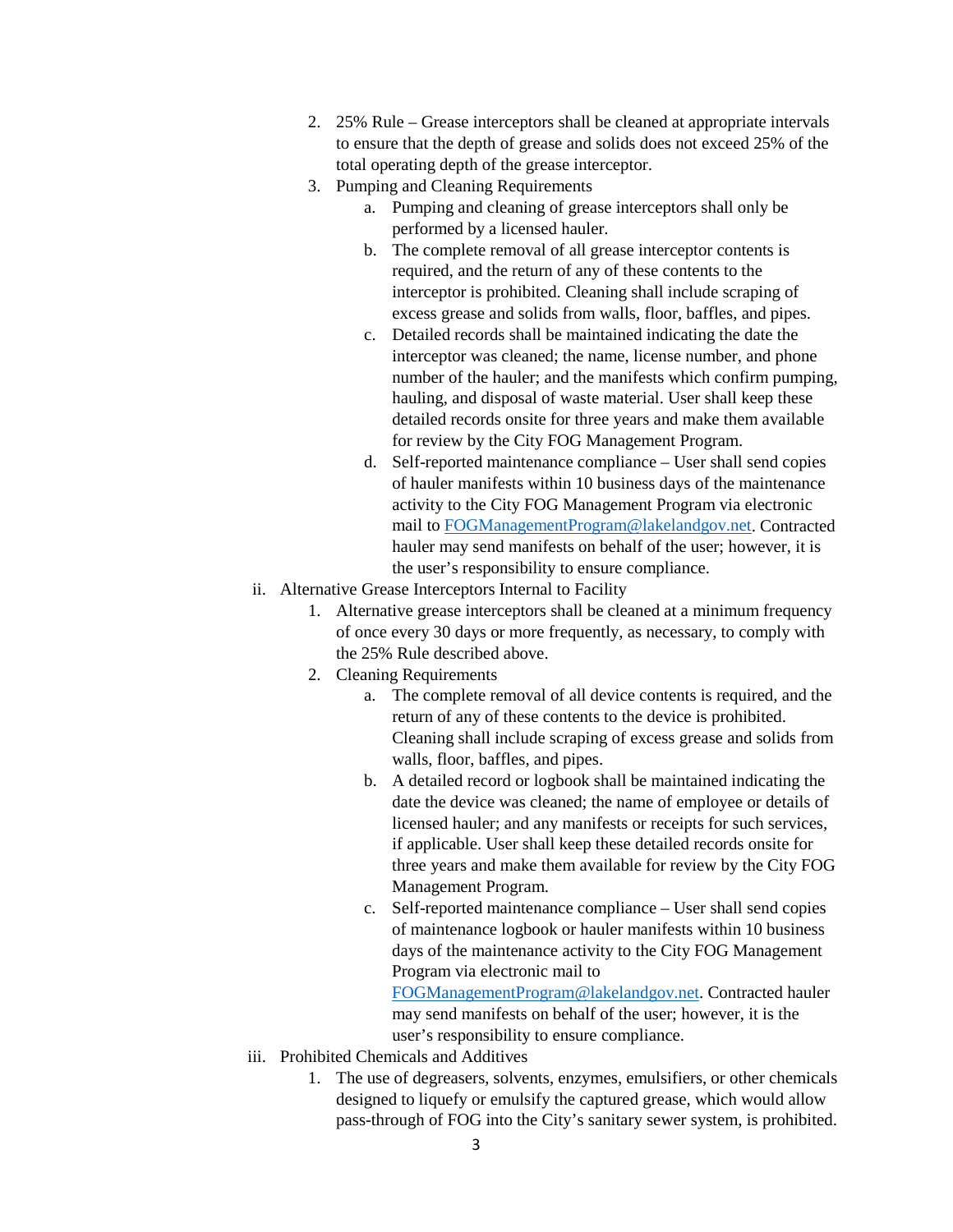- 2. The application of commercially available bacterial additives designed for use in grease interceptors requires a written request and approval by the FOG Management Program before use and is subject to strict approval criteria.
- e. *Requests for Variance.* All requests for variance regarding installation, design, or maintenance requirements must be submitted in writing to the FOG Management Program and are subject to approval on a case-by-case basis.
- IV. Administrative
	- a. *Inspections by City of Lakeland.* Personnel from the City of Lakeland shall inspect all grease interceptors and maintenance records on a regular basis. Inspections of grease interceptors internal to facilities may occur during normal business hours and could cause interruption of business and an unpleasant odor.
	- b. *Noncompliance and Enforcement.*
		- i. When a grease interceptor is found to exceed the limits set forth by the maintenance requirements, above, the City of Lakeland shall notify the user, in writing, of noncompliance status and require the user to have the grease interceptor cleaned or repaired within a specified time period depending on the severity of the issue.
		- ii. If the user fails to comply with the requirements of this policy or, generally, of Chapter 102 of the City of Lakeland Code of Ordinances, as amended, after notification of noncompliance, the user will be subject to escalated enforcement actions by the City. These actions include, but are not limited to, Notice to Code Enforcement, Fines, Consent or Compliance Orders, Cease and Desist Orders, Termination of Service, and/or the user being published in a local newspaper as a facility of significant noncompliance.
	- c. *Fees*. The City of Lakeland shall conduct all inspections for purposes of compliance. The following schedule of fees shall apply:
		- i. Initial inspection no charge
		- ii. Re-inspection due to noncompliance \$50 (fee waived for first re-inspection due to noncompliance, one time only)
		- iii. Re-inspection due to noncompliance, 2nd notice \$250
		- iv. Re-inspection due to noncompliance, 3rd Notice \$1,000.00
		- v. Continued noncompliance after 3rd notice \$1,500.00 and the City will contact licensed hauler or contractor to remedy issue at owner's expense
	- d. *Overflows*. If at any time the condition of a grease interceptor causes an overflow or a nuisance, the user shall immediately notify the City of Lakeland FOG Management Program, the Florida Department of Business and Professional Regulation, and/or the Florida Department of Agriculture and Consumer Services. Failure to notify within 24 hours of becoming aware of the issue shall be considered a violation of this policy and of Chapter 102 of the City of Lakeland Code of Ordinances, as amended, Section 102-102.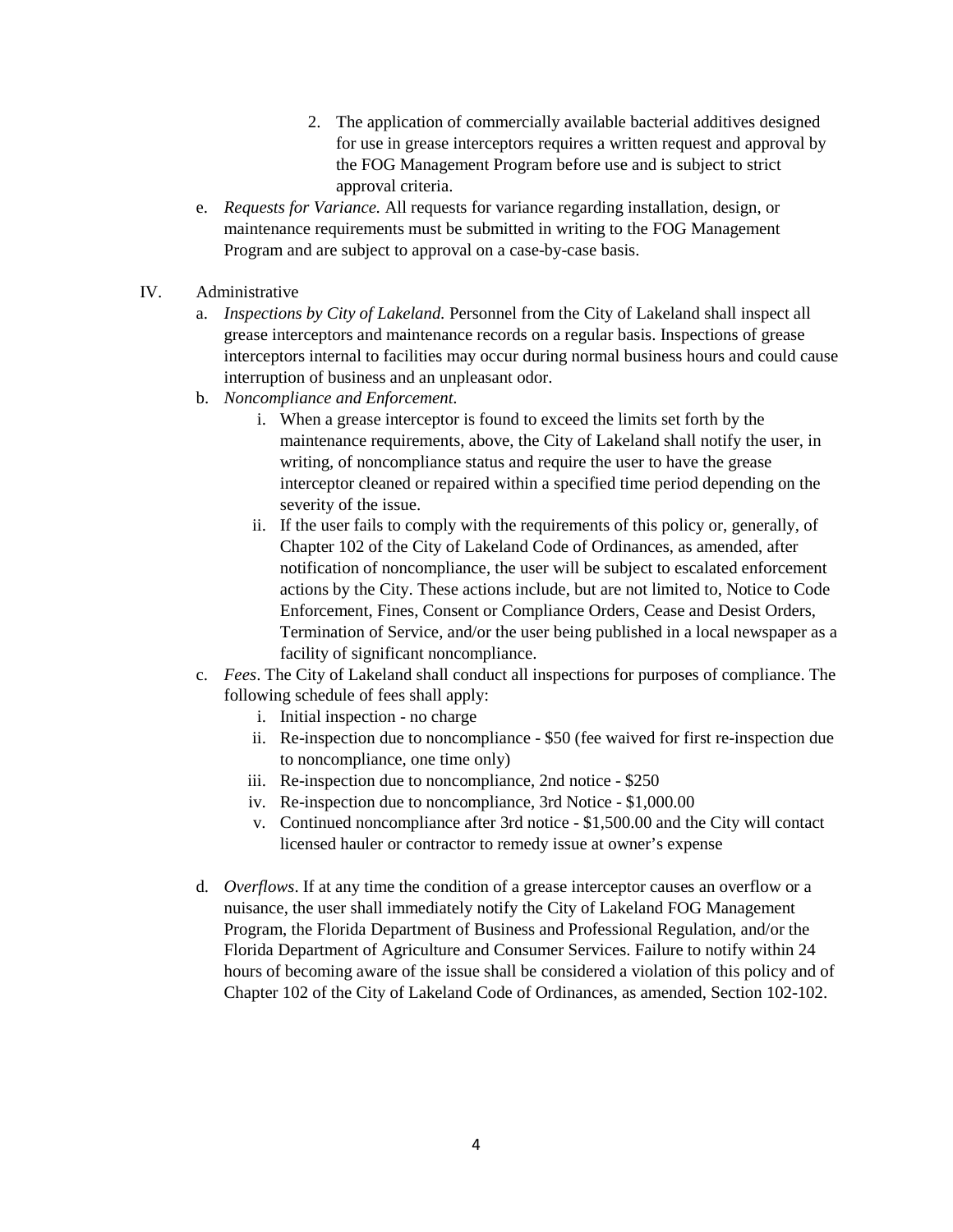**City of Lakeland FOG Management Program** (863) 834-8277

**Florida Department of Business and Professional Regulation** (850) 487-1395

**Florida Department of Agriculture and Consumer Services** 1-800-HELP-FLA (1-800-435-7352)